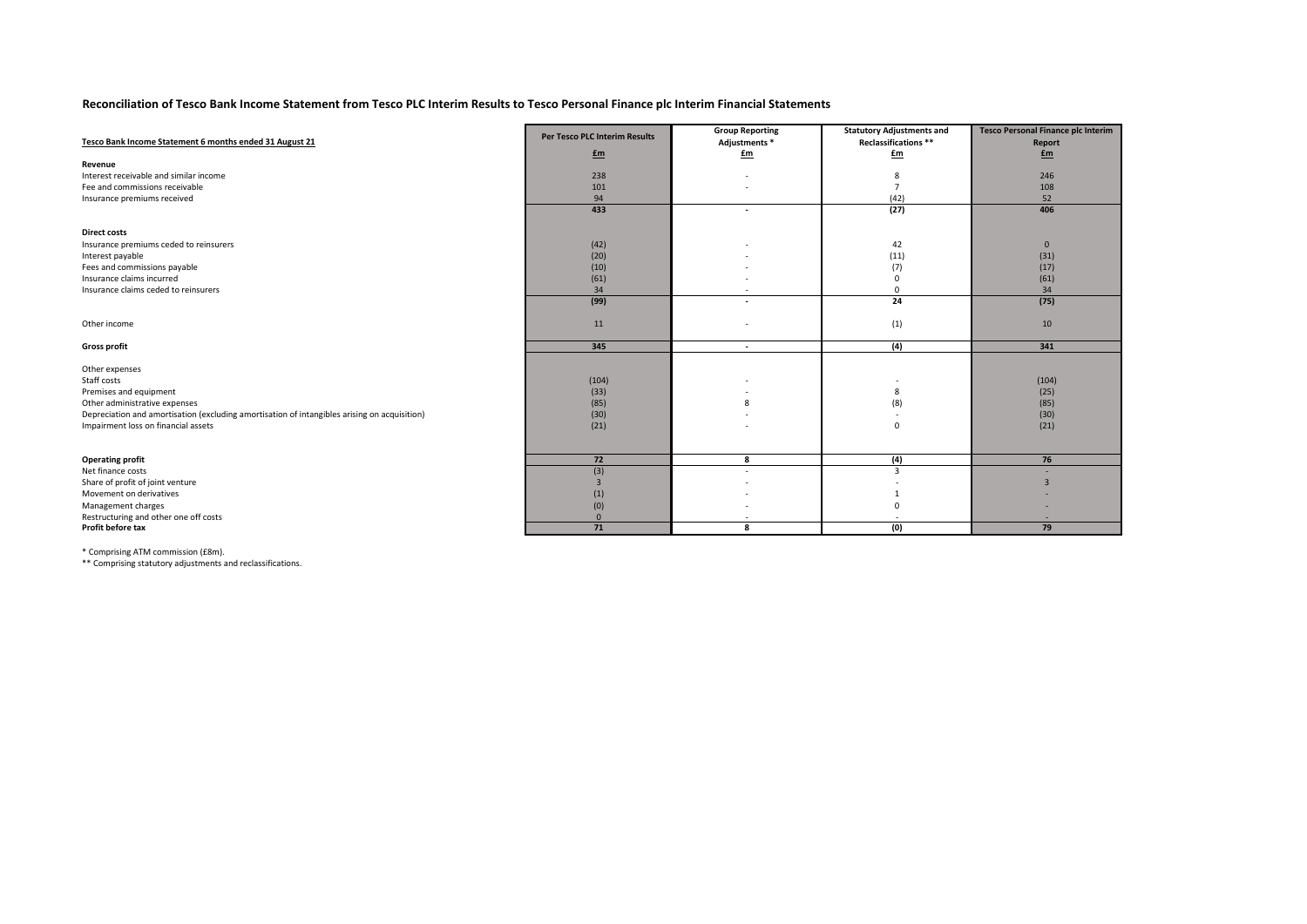**Reconciliation of Tesco Bank Balance Sheet from Tesco PLC Interim Results to Tesco Personal Finance plc Interim Financial Statements**

| Tesco Bank Balance Sheet as at 31 August 2021           | Per Tesco PLC Interim Results | <b>Group Reporting</b><br>Adjustments | <b>Statutory Adjustments and</b><br>Reclassifications <sup>*</sup> | <b>Tesco Personal Finance plc</b><br><b>Interim Report</b> |
|---------------------------------------------------------|-------------------------------|---------------------------------------|--------------------------------------------------------------------|------------------------------------------------------------|
|                                                         | £m                            | £m                                    | £m                                                                 | £ <sub>m</sub>                                             |
| <b>Non-Current Assets</b><br>Goodwill                   | 500                           | $\Omega$                              | (500)                                                              | $\overline{0}$                                             |
| Other intangible assets                                 | 140                           | $\Omega$                              | 20                                                                 | 160                                                        |
| Property, plant and equipment                           | 77                            | $\Omega$                              | $\Omega$                                                           | 77                                                         |
| Non-current other investments - amortised cost          | 732                           | $\Omega$                              | $\Omega$                                                           | 732                                                        |
| Non-current other investments - FVOCI                   | 451                           | $\Omega$                              | $\Omega$                                                           | 451                                                        |
| Non current other investments - FVTPL                   | 25                            | $\Omega$                              | $\Omega$                                                           | 25                                                         |
| Non-current trade and other receivables                 | 78                            | $\Omega$                              | $\Omega$                                                           | 78                                                         |
| Non-current loans & advances to customers               | 3,169                         | $\Omega$                              | $\Omega$                                                           | 3,169                                                      |
| Deferred tax asset                                      | 69                            | $\mathbf 0$                           | (0)                                                                | 69                                                         |
| Non-current reinsurance assets                          | 205                           | $\mathbf 0$                           | $\mathbf 0$                                                        | 205                                                        |
| <b>Non-current assets</b>                               | 5,447                         | $\mathbf{0}$                          | (480)                                                              | 4,967                                                      |
|                                                         |                               |                                       |                                                                    |                                                            |
| Current reinsurance assets                              | 52                            | 0                                     | $\mathbf 0$                                                        | 52                                                         |
| Current trade and other receivables                     | 226                           | 8                                     | (43)                                                               | 191                                                        |
| Trade and other payables                                | (305)                         | (20)                                  | 79                                                                 | (246)                                                      |
| Current other investments - amortised cost              | 196                           | $\mathbf 0$                           | $\mathbf 0$                                                        | 196                                                        |
| Current other investments - FVOCI                       | 152                           | $\Omega$                              | $\mathbf 0$                                                        | 152                                                        |
| Current loans & advances to customers and banks         | 3,287                         | $\Omega$                              | (52)                                                               | 3,235                                                      |
| Customer deposits and deposits from banks               | (6, 160)                      | $\Omega$                              | (13)                                                               | (6, 173)                                                   |
| <b>Total Provisions</b>                                 | (48)                          | $\Omega$                              | (1)                                                                | (49)                                                       |
| Current tax asset                                       | 25                            | $\Omega$                              | $\mathbf 0$                                                        | 25                                                         |
| Insurance funds withheld                                | $\mathbf{0}$                  | $\Omega$                              | (106)                                                              | (106)                                                      |
| Insurance contract liabilities                          | (655)                         | $\mathbf 0$                           | $\mathbf 0$                                                        | (655)                                                      |
|                                                         | (3, 230)                      | (12)                                  | (136)                                                              | (3, 378)                                                   |
| Cash and cash equivalents                               | 514                           |                                       | 92                                                                 |                                                            |
| Derivative financial instruments receivable non current | 6                             | 0<br>$\Omega$                         | $\mathbf 0$                                                        | 606<br>6                                                   |
| Derivative financial instrument payable - current       | (3)                           | $\Omega$                              | $\mathbf 0$                                                        | (3)                                                        |
| Derivative financial instrument payable non current     | (33)                          | $\Omega$                              | $\Omega$                                                           | (33)                                                       |
| Net loan interest IC                                    |                               | $\Omega$                              | $\mathbf{1}$                                                       | $\Omega$                                                   |
| Lease liabilities                                       | (1)                           | $\Omega$                              | 29                                                                 | $\Omega$                                                   |
| MTNs and bonds - principle -Current                     | (29)<br>(1)                   | $\Omega$                              | $\mathbf 0$                                                        | (1)                                                        |
|                                                         |                               | $\mathbf 0$                           | 250                                                                |                                                            |
| MTNs and bonds - principle - non Current                | (250)                         |                                       |                                                                    | (0)                                                        |
| Net loans principal intercompany                        | (235)                         | 0<br>$\mathbf{0}$                     | (250)<br>120                                                       | (485)<br>89                                                |
|                                                         | (31)                          |                                       |                                                                    |                                                            |
| <b>Net Assets</b>                                       | 2.186                         | (12)                                  | (496)                                                              | 1,678                                                      |

\* Comprising statutory adjustments and reclassifications including: Goodwill of £500m, Insurance contracts withheld of £106m, Mandatory Reserve deposits with Bank of England of £41m and lease liabilities of £29m.